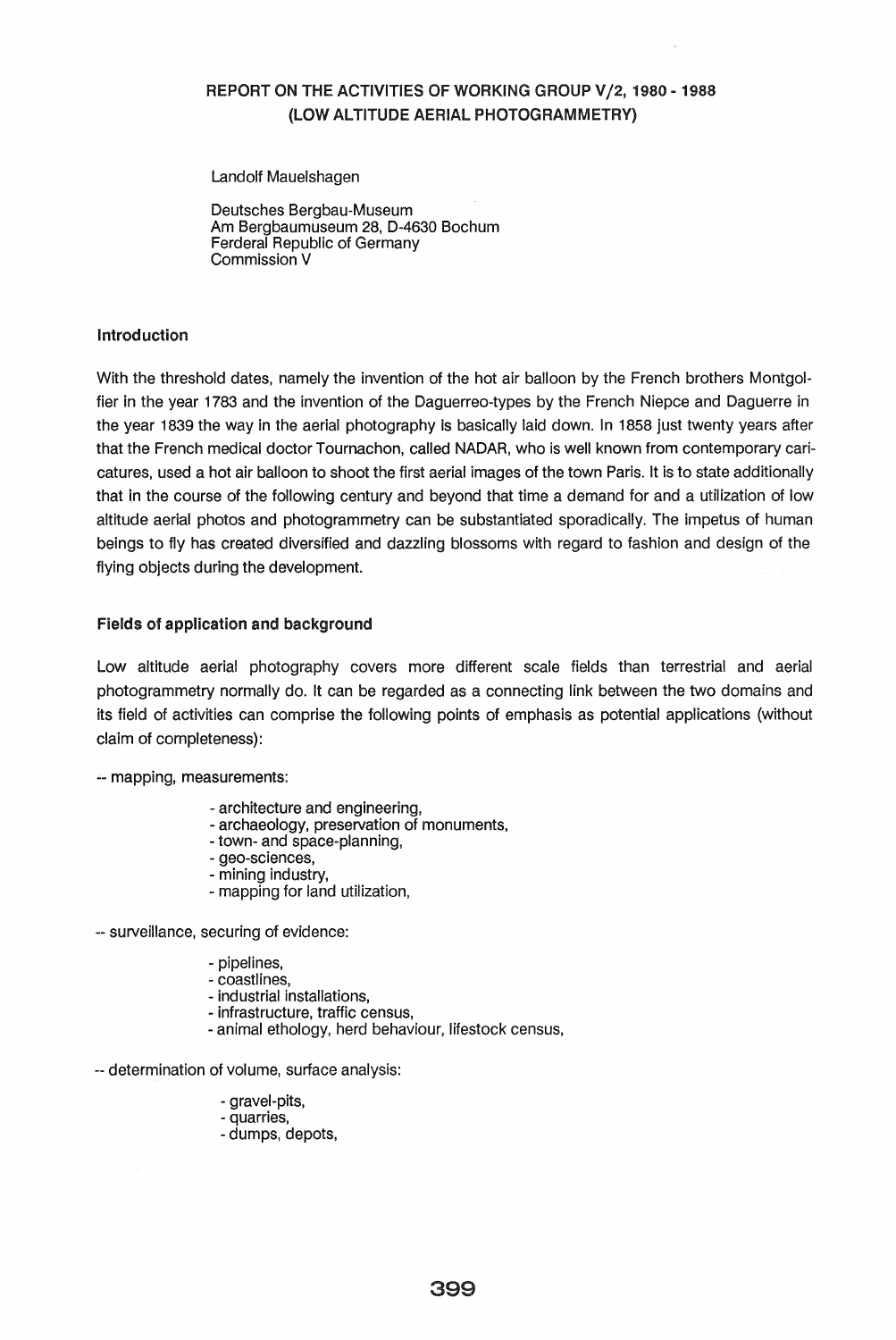-- environmental protection:

- forestry, wood inventory,
- old and new charges,
- identification of pollution, - protection of waters,
- measuring of erosion.

The whole field of low altitude photography got a strong stimulation when the fully automated middle format cameras were developed in 1979. Above all the Rollei system has to be named, which became a partial-metric camera after Wester-Ebbinghaus' suggestion to incorporate a Reseau platen. This camera has a radio release and is equipped with an automatical film transport as well as exposer timer. The three kilogrammes of weight can be carried by small flying objects.

Nearly at the same time, when this development became known, air photo- and flying-enthusiasts at different institutions started to construct flying objects and to use them:

- -- gas balloon (Lubowski et al. 1978/80),
- -- model airplane (Przybilla et al. 1979),
- -- photo-helicopter (Schlüter, Wester-Ebbinghaus 1980),
- -- hot air balloon (Heckes 1980),
- -- hot air ship (Busemeyer 1981).

## The working group V/2 "Low altitude aerial photogrammetry" of ISPRS

Because of the increasing activities in that field, which were shown in some papers on the XIV. ISP-Congress at Hamburg in 1980 and by the exhibition of flying objects (model air plane, photo-helicopter, hot air ship), recommendations for resolutions were made by G. Kupfer/Bonn. The General Assembly of the Congress passed the following resolution T. V/2:

The Congress,

noting the increased availability of suitable camera platforms,

referring to several papers on the subject at the XIV. ISP- Congress and to relevant equipment exhibited in connection with that Congress, and

recognizing the growth of interest in the mapping of sites of limited area from photography taken from balloons, kites, model aircrafts and helicopters,

recommends that a working group be established to co-ordinate and develop activities in low altitude aerial photogrammetry.

Since the beginning the chairman of this working group is W. Wester-Ebbinghaus. The first meeting of the WG V/2 was held in 1982 during the Symposium of Commission V at York. In two sessions applications of different flying equipments, as kite, balloon, model aircraft and helicopter were demonstrated and questions of economy and navigation systems were discussed (see bibliography) as well as the methods for simultaneous bundle triangulation and calibration of terrestrial and aerial cameras. The CIPA (Comite International de Photogrammetrie Architecturale) is an associated group to the Commission V. In 1982 some lectures of members of WG V /2 have been held on the CIPA-Symposium at Siena.

A year before the ISPRS-Congress in 1984 at Rio de Janeiro a circular letter was sent to the interests designated to the working group. Despite for that the echo remained very little. Nearly the same group of participating institutions joint the two sessions of WG V/2 at the Rio-Congress, where practical inve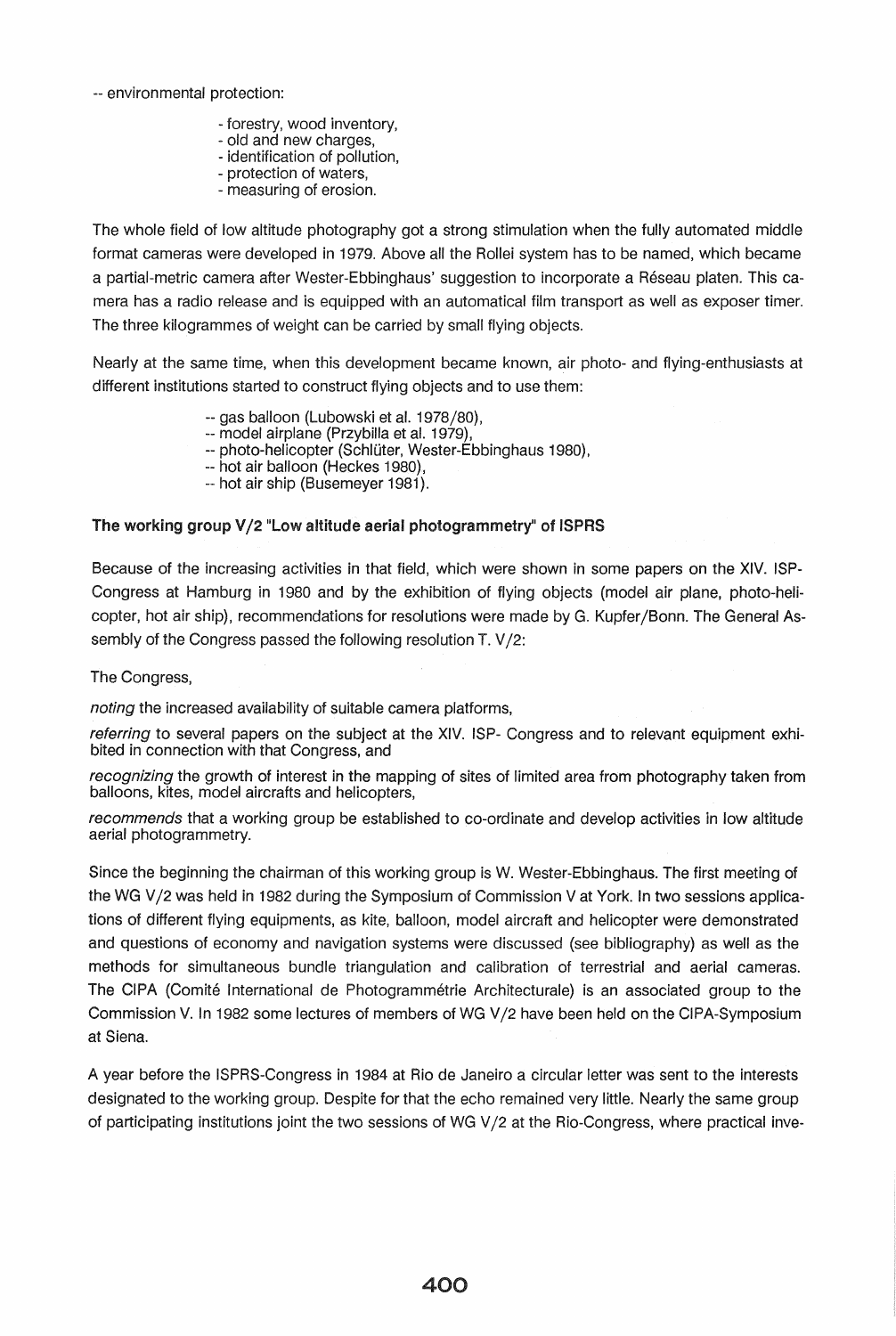stigations of the above mentioned flying objects, sport-plane and microlight-plane were shown. Gyro stabilized systems are in a test phase. As there is an increasing number of bundle triangulation programmes, which can be used simultaneously for all kinds of photos and focal lengths, which can include different additional parameters for improving the image geometry as well as the simultaneous treatment of geodetic and photogrammetric observations, low altitude aerial photography can be taken for applications, which acquire high accuracies, above all if the Reseau-information of a partial-metric camera has been pre-considered. At the business meeting the desire was declared to find more contacts to other working groups and to have more participants from other countries that are members of ISPRS, than only FR Germany, Great Britain and Japan and to spread widely all the experiences of the working group.

In March 1986 the chairman of WG V/2 welcomed more than 70 participants from four European countries (France, FR Germany, Netherlands, Spain) on a meeting at the German Mining Museum at Bochum. At one day 15 lectures were given. Flying systems, cameras and evaluation methods were described. The use of metric, partial-metric and non-metric cameras was shown for forestry, wave measuring, town-planning, preservation of monuments, archaeology and mapping pollution damages. On the second day flying equipment (including hot airship, model helicopter, model airplane, kite and microlight) were demonstrated in and around the mashine hall of the former Zollern II /IV coal mine at Dortmund. Besides that a poster session and an exhibition from 10 participants (showing equipment, aerial photographs, photogrammetric plots) took place. The proceedings from that meeting have been printed in 1987 and can be ordered from the German Mining Museum (Veroffentlichungen aus dem Deutschen Bergbau-Museum, Heft Nr. 41 / Proceedings ISPRS WG V/2(86)).

On the Symposium of Commission V at Ottawa in 1986 only one session of WG V/2 was held where applications for archaeology and surveying were shown. On the business meeting the future existence of the WG was discussed and it was considered to end the work after the Kyoto-Congress in 1988, if there are no further special investigations and developments.

Some members of the WG V/2 gave lectures on low altitude aerial photography at the "Seminar on historic resource photogrammetry" of ICOMOS Canada at Ottawa and at a Seminar of the Royal Aeronautical Society at London in 1986, and in 1987 on the "Seminar on small format aerial photography" at London and on the CIPA-Colloquy at Strasbourg.

Besides the lectures, papers and publications at the official ISPRS congresses, symposia and conferences there were a lot of activities concerned with low altitude aerial photogrammetry at other places. Unfortunately the authresses and authors did not follow the calls of WG V/2 and join its parties. The following periodicals from the last ten years and other booklets have been checked by the author for such papers. All in all these publications are summarized in the bibliography.

Revised periodicals:

- -- Aerial Archaeology (GB),
- -- Allgemeine Vermessung-Nachrichten (FRG),
- -- Archäologische Informationen (FRG),
- -- Bildmessung und Luftbildwesen (FRG).
- -- Bulletin de la Société Française de Photogrammétrie et Télédétection (F),
- -- Canadian Surveyor (CAN),
- -- Der Anschnitt (FRG),
- -- International Journal of Remote Sensing (USA),
- -- ITC-Journal (NL),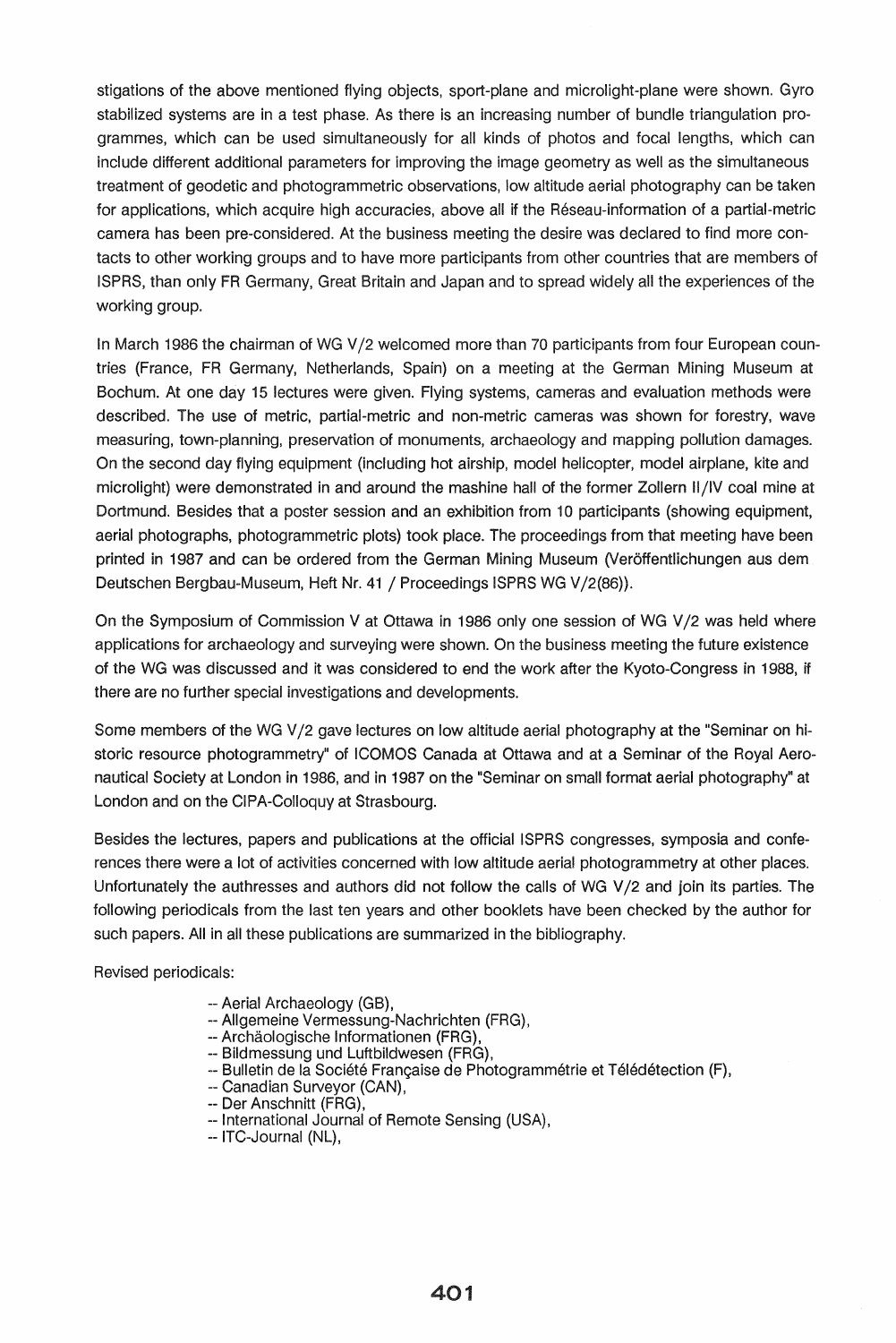-- Österreichische Zeitschrift für Vermessungswesen und Photogrammetrie (A),

- -. Photogrammetric Engineering and Remote Sensing (USA).
- -- Photogrammetric Record (GB).

#### Bibliography

ANDERSON, R.C., 1980: A kite supported system for remote aerial photography; Aerial Archaeology (4), S. 4-7.

ANONYMOUS, 1985: Experiences with microlight and small format aerial photography in the Tana River area, Kenya; DHV Consulting Engineers, Delft Hydraulics Laboratory, Institute for Nature Management, DHV, Amersfort.

BADEKAS, J., PEPPES, E., STAMBOULOGLOU, E., 1980: Low altitude aerial photography; International Archives of Photogrammetry, Band 23, Teil 10, S. 1-20.

BECKER, H., 1984: Aufbau einer Anlage zur digitalen Verarbeitung von archaologischen Luftbildern und Prospektionsmessung; Das archäologische Jahr in Bayern 1983, Konrad Theiss Verlag, Stuttgart.

BECKER, H., BRAASCH, O., 1984: Plan einer Siedlung aus der Jungsteinzeit bei Harting; Das archäologische Jahr in Bayern 1983, Konrad Theiss Verlag, Stuttgart.

BECKER, R., 1984: Neue Moglichkeiten im Bildflug; Bildmessung und Luftbildwesen, S. 219-224.

BECKSCHAFER, I., 1981: Vergleich von Luftaufnahmen mit verschiedenen Kammern und Kammertragern; Universitat Bonn, Diplomarbeit, (unpublished).

BENSON, M., MYERS, B.J., CRAIG, I.E., GABRIEL, W.C.L., SWAN, AG., 1984: A camera mount and intervalvometer for small format aerial photography; Photogrammetric Engineering, S. 1571-1580.

BEYER, A., 1976: Untersuchungen um Einsatz von Hubschraubern für photogrammetrische Spezialaufgaben; Vermessungstechnik (24), Nr. 2, S. 50-53.

BHARGAWA, D.S., 1983: Very low altitude remote sensing of the water quality of rivers; Phot. Eng., S. 805-809.

BlAZQUES, C.H., ELLIOTT, R.A., EDWARDS, G.J., 1981: Vegetable crop managem. with remote sensing; Photogrammetic Engineering, S. 543-547.

BOLT, M.F., ATKINSON, K.B., 1984: Space resection of 35mm model aircraft photography; International Archives of Photogrammetry and Remote Sensing, 8d. 25, A5, S. 90-99.

BRAASCH, O., 1983: Luftbildarchäologie in Süddeutschland; Kleine Schriften zur Kenntnis der römischen Besetzungsgeschichte Südwestdeutschlands Nr. 30, Limesmuseum Aalen.

BRÄUMER, B., 1986: Der Einsatz einer photogrammetrischen Meßkammer für die Denkmalpflege; Presented Paper, Symposium der ISPRS WG V/2, Bochum.

BRANDENBERGER, AJ., GOSH, S.K., BOUGOUS, M., 1983: Deformation measurement of power dams with aerial photogrammetry; Photogrammetric Engineering, S. 1561-1567.

BRIDSON, D., 1978: A survey of cameras for oblique air photographie; Aerial Archaeology 2.

BRÜGGEMANN, R., HEINZEL, R., 1982: Luftbildschrägaufnahmen für Zwecke der Stadtbilduntersuchung; Fachhochschule Bochum, Diplomarbeit (unpublished).

BURNSIDE, C.D., HAMPTON, J.N., SOFFE, G., WALKER, A.S., 1983: A digital single photograph technique for archaeological mapping and its application to map revision; Photogrammetric Record 11.

BUSEMEYER, K.l., 1982: RC-Luftschiffe und Ballone; Neckar.Verlag, Villingen-Schwenningen, ISBN 3-7883-0165-1.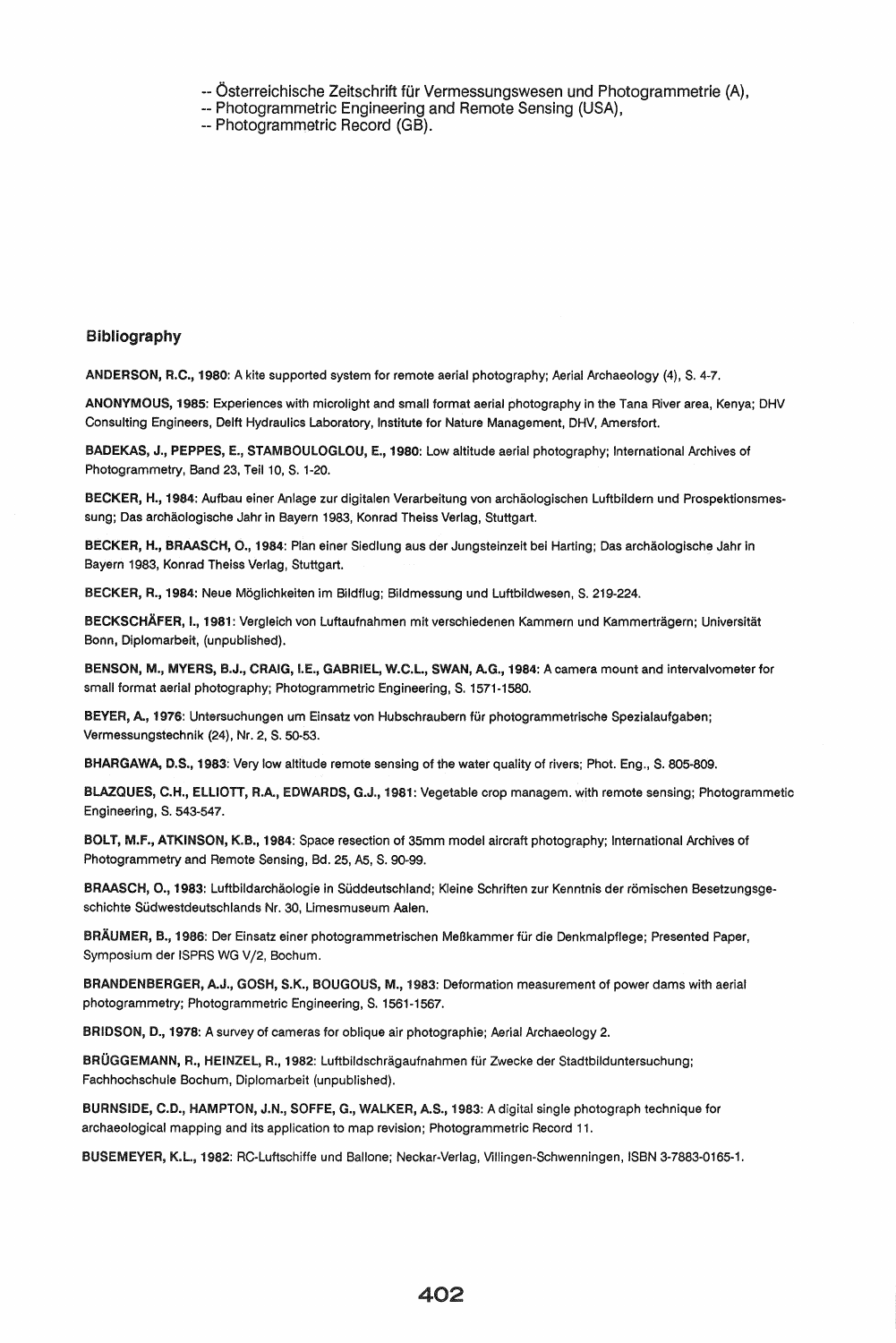BUSEMEYER, K.L., 1983: Einige Gedanken zum Einsatz von ferngelenkten Ballonen und Luftschiffen zur Luftbildherstellung; Veröffentlichung des Geodätischen Institutes der RWTH Aachen Nr. 34, S. 149-152.

BUSEMEYER, K.l., 1984: Luftschiffeinsatz in Pakistan; Modell 1, S. 4-7.

BUSEMEYER, K.l., 1984: Einsatz und Verwendungsmoglichkeiten von ferngelenkten Ballonen und Luftschiffen als Kameraträger; Presented Paper, XV. ISPRS-Kongreß, Rio de Janeiro.

BUS EM EYER, K.l., 1986: Possibilities and limitations of unmanned balloons and airships in archaeological work; Invited Paper, Royal Aeronautical Society, London.

BUSEMEYER, K.l., DAMES, J., JACOBS, M., WANZKE, H., 1984: Close-range aerial photogrammetry in archaeology; Interim Reports Vol. 1,lsMEO, RWTH Aachen.

BUSEMEYER, K.l., 1986: Zur Konzeption eines ferngelenkten, gefesselten HeiBluftkammertragersystems; Presented Paper, Symposium der ISPRS WG V/2, Bochum.

BUSEMEYER, K.L., HECKES, J., KÜGELGEN, M., MAUELSHAGEN, L., 1988: Camera platforms for low altitude aerial photogrammetry at the German Mining Museum; Presented Paper, XVI. ISPRS-Kongreß, Kyoto.

CARBONNElL, M., 1987: Urbanisme et conservation du patrimoine urbain. Documentation et etudes photogrammetriques des centres historiques; Société Française de Photogrammétrie et de Télédétection, Bulletin No. 107/3.

CASTRO E SANTOS, A. DE, 1980: Essai de classification des arbres tropicaux selon leur capacité de réitération; Biotrop. 12.

CHANDLER, J.H., CLARK, J.S., COOPER, M.A.R., STIRLING, D.M., 1987: Analytical photogrammetry applied to nepalese slope morphology; Photogrammetric Record 12, S. 443-458.

CHANOND, C., LEEKBHAI, C., 1986: Small format aerial photography for analyzing urban housing problems: a case study in the Bangkok metropolitan region; lTC-Journal.

CHEF FINS, O.W., 1969: Accuracy of heighting from vertical photography obtained by helicopter; Photogrammetric Record 6.

CIESlA, W.M., ALLISON, R.A., WEBER, F.P., 1982: Panoramic aerial photography in forest pest management; Photogrammetric Engineering, S.719-23.

ClEVERS, J., HORTON, C., 1986: An application of low altitude multispectral photography to agricultural field trials; ITC-Journal.

ClOLKOSZ, A., NOWOSIELSKI, A., 1982: Photographs taken from balloon and a powered hang glider; Proceedings of the Institute of Geodesy and Cartography, S. 51-60.

COCHRANE, J.A., 1980: The Dunford aerial photographic system; Aerial Archaeology, S. 8-11.

CHRISTLEIN, R., BRAASCH, 0., 1982: Das unterirdische 8ayern; Konrad Theiss Verlag, Stuttgart.

CURRAN, P.J., 1981: Remote sensing: the role of small format light aircraft photography; Geographical Papers 75, Dept. of Geography, Univ. of Reading.

DEUEL, L., 1981: Flug ins Gestern; Deutscher Taschenbuch Verlag Nr. 1679, München.

EKIN, W.H., 1987: A new lightweight camera rig; Photogrammetric Record 12, S. 343-348.

EKIN, W.H., 1987: Video tracking systems usefull for small format mapping with light aircraft; Presented Paper, Symposium of the Royal Photographic Society, London.

EVERITT, J.H., ESCOBAR, D.E., ALANIZ, M.A., HUSSEY, M.A., 1987: Drought-stress detection of buffelgrass with colorinfrared aerial photography and computer-aided image processing; Photogrammetric Engineering and Remote Sensing 9.

FERGUSON, E.l., JORDE, D.G., SEASE, J.J., 1981: Use of 35-mm color aerial photography to acquire mallard sex ratio data; Photogrammetric Engineering, S. 823-827.

FRASER, C.S., GRUENDIG, L., 1985: The analysis of photogrammetric deformation measurements on turtle mountain; Photogrammetric Engineering, S. 207-216.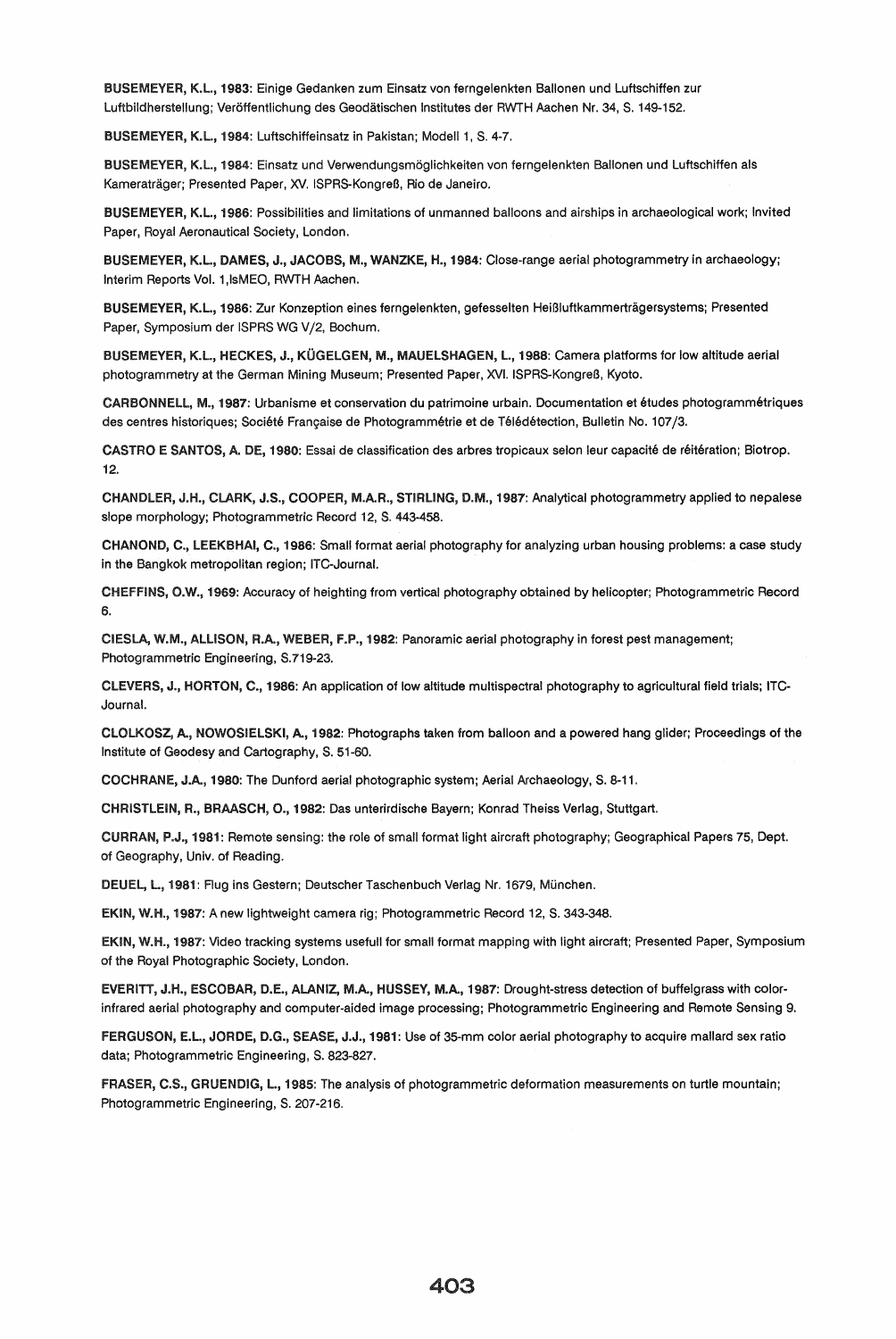GABRIEL, ST., 1986: Drachenaufnahmen in Resafa/Nordsyrien; Presented Paper, Symposium der ISPRS WG V/2, Bochum.

GEORGOPOULOS, A., 1982: Balloon and kite photography: a historial review; International Archives of Photogrammetry, York, Band 24, Teil V/1, S. 196-206.

GEORGOPOULOS, A., 1982: low altitude non-metric photography using a kite; International Archive of Photogrammetry, York, Band 24, Teil V/1, S. 207-217.

GERSTER, G., 1980: Scherben machen Geschichte; GEO, S. 40-56.

GERWINSKI, W., GOETZ, D., 1986: Einsatz eines Photodrachens zur Kartierung von Vegetationsschaden auf einer Mülldeponie; Presented Paper, Symposium der ISPRS WG V/2, Bochum.

GRAHAM, R.W., 1987: Small format aerial surveys using 70mm metric cameras from microlight and light aircraft; Presented Paper, Symposium of the Royal Photographic Society, london.

GRAHAM, R.W., READ, R.E., KURE, J., 1984: Small format microlight surveys; Presented Paper, XV. ISPRS-Congress, Rio de Janeiro.

GRAHAM, R.W., READ, R.E., KURE, J., 1985: Small format microlight surveys; lTC-Journal 1, S. 14-20.

GREGOIRE, J.-M., ZEYEN, R., 1986: An evaluation of ultralight aircraft capability for remote sensing applications in West Afrika; International Journal of Remote Sensing 7, S. 1015-1029.

GRIFFITH, M.N., HART, T., PARTON, M., 1983: Sample surveys from light aircraft combining visual observation and very large scale colour photography; lTC-Journal, S. 17-20.

GRYZBECK, U., 1986: Drachen als Kameraträger; Presented Paper, Symposium der ISPRS WG V/2, Bochum.

HADEM, I., SKRAMO, G., 1980: Photogrammetrywith wing-tip mounted cameras; Int. Arch. of Phot., B10, S. 520-527

HAGAN, G.F., SMITH, J.l., 1986: Predicting tree groundline diameter from crown measurements made on 35mm aerial photography; Photogrammetric Engineering 6, S. 687-690.

HALLE, F., NG, F.S.P., 1981: Crown construction in mature Dipterocarp trees; Malays. for., 44.

HECKES, J., 1980: Photogrammetrie und die Dokumentation von Kulturdenkmaiern; Der Anschnitt 2-3, Bochum.

HECKES, J., 1982: Der HeiBluftfesselbalion des Deutschen Bergbau-Museums; Int. Arch. of Phot., York, Bd. 24, Teil V/1.

HECKES, J., 1983: Der Heißluftfesselballon für Luftaufnahmen im Nahbereich und Ergebnisse mit der Rollei SLX TeilmeBkammer; Veroffentlichung des Geodatischen Institutes der RWTH Aachen, Nr. 34, S. 143-148.

HECKES, J., 1984: Überblick über Flugsysteme für photogrammetrische Luftaufnahmen im Nahbereich; Invited Paper, Kommission V, XV. ISPRS-Kongreß, Rio de Janeiro.

HECKES, J., 1986: Überblick über Kammerträger für Luftaufnahmen im Nahbereich; Presented Paper, Symposium der (SPRS WG Vj2, Bochum.

HECKES, J., 1986: luftaufnahmen aus geringer Flughohe mit verschiedenen Kameratragern; Presented Paper, Symposium der ISPRS WG V/2, Bochum.

HECKES, J., KOTOWSKI, R., MAUElSHAGEN, l., 1984: Ballon-Photogrammetrie uber dem Grabungsfeld Mohenjo Daro, Pakistan; Presented Paper, XV. ISPRS-Kongreß, Rio de Janeiro.

HECKES, J., KOTOWSKI, R., MAUElSHAGEN, l., 1984: Nahbereichs-Photogrammetrie mittels Hei13luftschiff uber dem Prahistorischen Mohenjo-Daro/Pakistan; Festschrift zum 60. Geburtstag von Prof. Dr.-Ing. Gunther Kupfer, Bonn.

HECKES, J., MAUElSHAGEN, l., 1986: Luftaufnahmen aus geringer Ffughohe mit Sportflugzeug, Ultraleicht-Flugzeug und HeiBluft-luftschiff; ISPRS-Symposium, Kommmission V, Ottawa.

HECKES, J., MAUELSHAGEN, L., SKALLI, M., 1987: Evolution des applications de relevés photogrammétriques à la conservation des monuments et des sites; Presented Paper, X. CIPA-Symposium, Granada.

HECKES, J., MAUElSHAGEN, l., WEISGERBER, G., 1987: Photogrammetrie beim Deutschen Bergbau-Museum; Der Anschnitt 5-6, Bochum.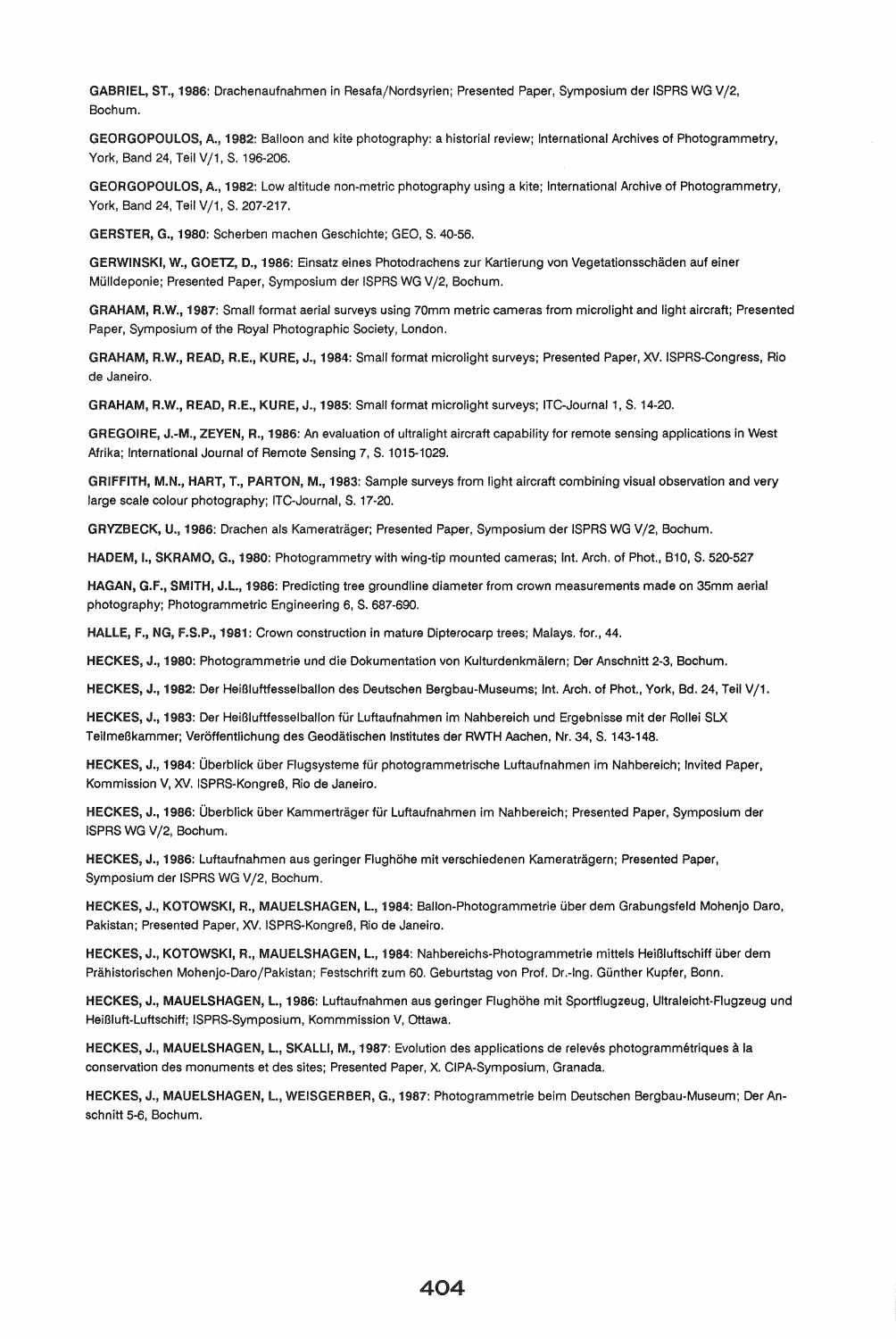HEIER, H., LUHMANN, TH., 1986: Überblick über photogrammetrische Aufnahmekammern und Auswertesysteme; Presented Paper, Symposium der ISPRS WG V/2, Bochum.

HElMES, F.-J., JUNIUS, H., TERTELMANN, B., 1986: Luftbildschragaufnahmen zur raumlichen Erfassung eines Gebäudekomplexes; Presented Paper, Symposium der ISPRS WG V/2, Bochum.

HElMES, F.J., KANNE, J., JUNIUS, H., 1987: Saisie spatiale et representation infographique en trois dimensions d'un complexe architectural a I'aide de prises de vues aeriennes obliques; Societe Francaise de Phot., Bulletin No. 107/3.

HOFSTEE, P., 1985: An introduction to small-format aerial photography for human settlement analysis; lTC-Journal, S. 121-7.

ITOH, T., 1983: Photogrammetric applications in surveys of cultural property; lTC-Journal, S. 302-306.

JACKSON, T.J., CHANG, A., SCHNUGGE, T.J., 1981: Aircraft active microwave measurements for estimating soile moisture; Photogrammetric Engineering, S. 801-805.

JOUNG, J., 1981: Die Kamera geht in die luft; Fotopraxis 1981.

KAMPMANN, F., 1984: Aerophotogrammetrische Aufnahme einer Kohlenhalde mit der Teilmesskammer Rolleiflex SLX, Optimierung der Volumenberechnung; Diplomarbeit, Fachhochschule Bergbau Bochum (unpublished).

KÜGELGEN, M., 1981: Der Pilot bleibt auf dem Boden; Hobby.

KÜGELGEN, M., 1984: Ein neues RPV für Luftaufnahmen im Nahbereich; Presented Paper, XV. ISPRS-Kongreß, Rio de Janeiro.

KÜGELGEN, M., 1986: Ein ferngelenktes, unbemanntes Kleinflugzeug für wissenschaftlich-technische Nutzung; Presented Paper, Symposium der ISPRS WG V/2, Bochum.

KUNKEL, J., 1984: Der Einsatz von Drachen fur luftaufnahmen im Nahbereich; Presented Paper, XV. ISPRS-KongreB, Rio de Janeiro.

LEE, Y.J., MCKELVEY, R.W., 1985: Digitized small format aerial photography as a tool for measuring food consumption by trumpeter swans; Photogrammetric Engineering and Remote Sensing, Nr. 2, S. 215-219.

LINDEMANN, M., 1983: luftaufnahmen mittels Fesselballon; Verkehrsunfall und Fahrzeugtechnik, Heft 10, S. 289-290.

lISSAUER, I.M., FARMER, l.D., 1980: Determining synoptic surface current patterns using aerial photography; Phot. Eng., S.333-6

LONG, D.S., TAYLOR, J.E., MCCARTHY, J., 1986: Cessna aircraft cabin door mount for photographic and video-graphic cameras; Photogrammetric Engineering 11, S. 1753-1755.

LORENZ, D., SÖLTER, W., 1977: Pflanzenwachstum und Bodenfeuchte über Mauerresten; Bildmessung und Luftbildwesen 4

LUBOWSKI, G., WALDHÄUSL, P., 1980: Ballon-Photogrammetrie; Österreichische Zeitschrift für Verm. und Phot., S. 30-39.

MARKOWSKI, M.A., 1982: Ultralight airplanes; Scient. Amer., 1.

MARTIN, A.M., 1968: Luftbildarchäologie in der modernen Forschung; Bildmessung und Luftbildwesen.

MARTIN, A.M., 1984: Luftbildarchäologie in Westfalen 1983; Archäologische Informationen 7, Heft 1.

MAUELSHAGEN, L., PRZYBILLA, H.-J., THIES, M., 1982: Ein Beispiel für "Mixed Ranges"-Kalibrierung in der Nahbereichsluftbildmessung; Int. Arch. für Phot., York, Band 24, Teil V/2, S. 319-326.

MAUELSHAGEN, l., PRZVBILlA, H.-J., THIES, M., 1982: low altitude minihelicopter-photogrammetry for dokumentation during an excavation; Presented Paper, VIII. CIPA-Symposium, Siena.

MAUELSHAGEN, L., 1986: Luftaufnahmen aus geringer Flughöhe - Einführung; Pres. Paper, Symp. der ISPRS WG V/2, Bochum.

MAUELSHAGEN, L., 1986: Low Altitude Aerial Photography (Meeting Report); Photogrammetric Record 10.

MAUELSHAGEN. l., 1986: Luftaufnahmen aus geringer Flughohe (Tagungsbericht); Bildmessung uns luftbildwesen 5.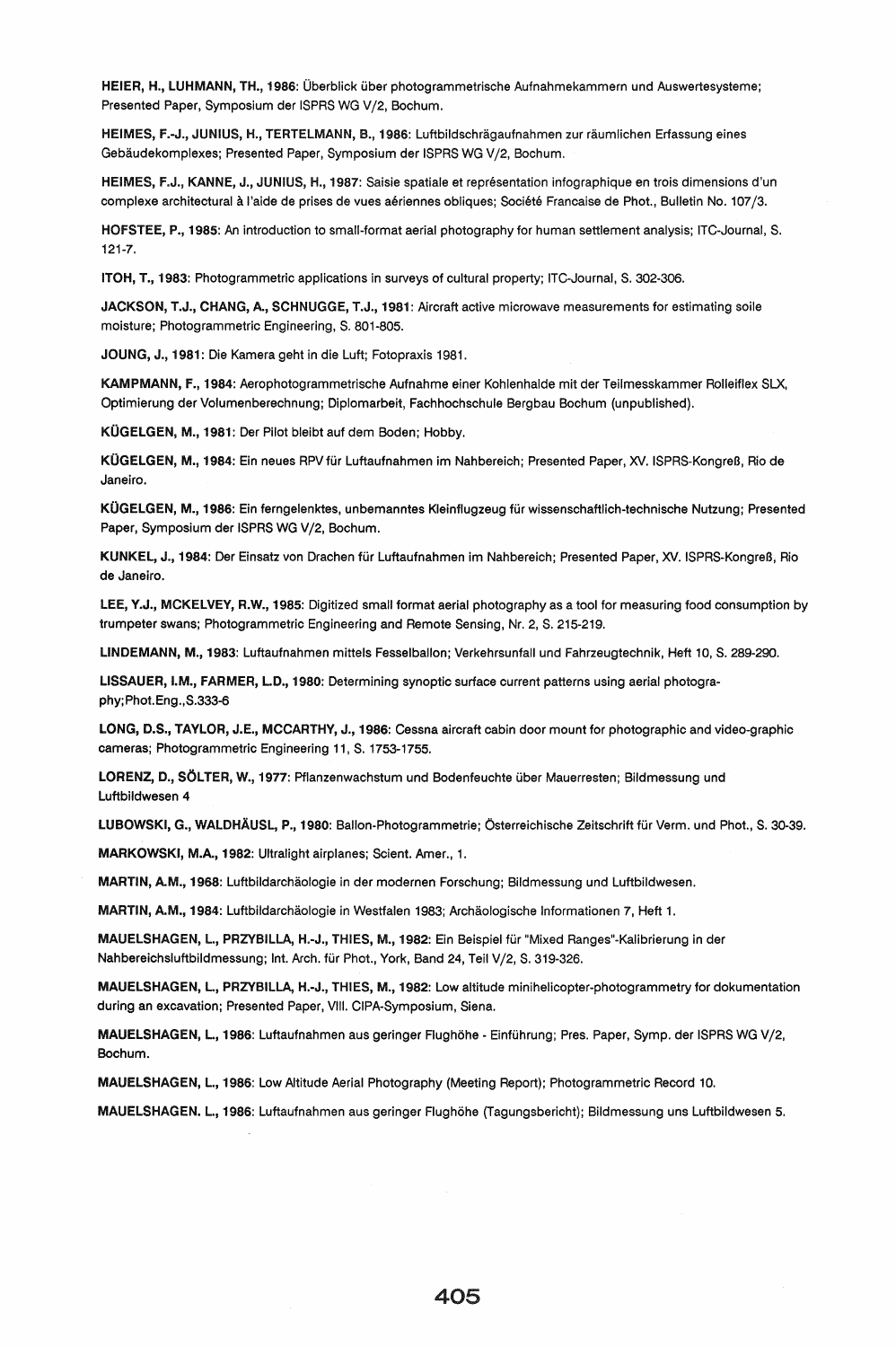MAUELSHAGEN, L, 1986: Leading up to historic centres and architectures, industrial structures and archaeological explorations by means of photogrammetry; Presented Paper, Seminar on Historic Resource Photogrammetry, ICOMOS-Canada, Ottawa.

MAUELSHAGEN, L., 1988: Photogrammetric spotlights on architecture ensembles; Festschrift zum 70. Geburtstag von Prof. Dr. Klaus Fischer/Bonn, Prithivi Prakashan, Varanasi/Indien (in print).

MEID, A., HANSCH, K.U., 1984: Ein praktisches Beispiel zur Nahbereichsluftbildphotogrammetrie; Presented Paper, XV. ISPRS-KongreB, Rio de Janeiro.

MElD, A, HANSCH, K.U., 1984: Photogrammetrische Aufnahmen von Tempel- und Klosteranlagen in Kandy, Sri Lanka; Allgemeine Vermessungs-Nachrichten 1.

MEYERS, B.J., BENSON, M.L., 1981: Rainforest species on large-scale color photos; Photogrammetric Engineering,S.505-13

MILLER, P., 1979: Aerial Photographie from radio controlled modell aircraft; Aerial Archaeology 4.

MURTHA, P.A., 1983: Some air-photo scale effects on Douglas-fir damage type interpretation; Phot. Eng., S. 327-335.

MYERS, W.J., MYERS, E.E., 1980: The art of flying: balloon archaeology; Aerial Archaeology 12, S. 33-40

NEEDHAM, R.D., SMITH, J.L., 1984: Consequences of enlarging 35mm aerial photography; Phot. Eng. 8, S. 1143-1144.

NEEDHAM, T.D., SMITH, J.L, 1987: Stem count accuray and species determination in loblolly pine plantations using 35 mm aerial photography; Photogrammetric Engineering 12.

NEMETH, G., 1983: Lokale Luftbildmessung (aus niedrigen Hohen mit Bailon, Hubschrauber etc.) und die Moglichkeiten ihrer Anwendung; Geodezia es Kartografia, S. 174-178 (ungarisch mit englischer Zusammenfassung).

NORMANN, J., 1986: Anwendung von Luftbildern in der Archaologie; Svensk Lantmaeteri-Tidskrift, S. 114-121.

OFFERMANS, D.M.J., 1985: Field- and aerial observation on Piptadeniastfum Africanum, Hook. f. Brenan, with special reference to ageing; Abt. für Waldbau und Waldökologie, Landwirtschaftliche Universität, Wageningen.

OFFER MANS, D.M.J., 1986: Praktijerkervaringen uit Ivoorkust en Mali. Voorbereiding van een luchtfotoprogramma; Inventarisatie van herbebossing in Mali; Abt. für Waldbau und Waldökologie, Landwirtschaftliche Universität, Wageningen.

OFFER MANS, D.M.J., 1986: Kroonschuwheid in grootschalige luchtopnamen van Piptadeniastrum Africanum, (Mimosaceae); Abt. fur Landvermessung und Fernerkundung, Landwirtschaftliche Universitat, Wageningen.

OFFERMANS, D.M.J., 1986: Crown shyness: a parameter for ageing in Piptadeniasum Africanum; Neth. J. Agr. Sci. 34.

OFFERMANS, D.M.J., 1986: Der Einsatz von Ultraleichtflugzeugen in tropischen Regenwaldern; Presented Paper, Symposium der ISPRS WG V/2, Bochum.

OGLEBY, C.l., 1986: Applications of non-metric photogrammetry in archaeometry; Presented Paper, Comm. V, ISPRS· Congress, Ottawa.

OLDEMAN, R.AA, 1983: Veldgids transecttekenen; Abt. fur Waldbau und Waldokologie, Landwirtsch. Univ., Wageningen.

OLDEMAN, R.A.A., VOOREN, A.P., 1980: Sylviculture et coupes sélectives en basse Côte-d'ivoire; Forschungsvorschlag. Abt. für Waldbau und Waldökologie, Landwirtschaftliche Universität, Wageningen.

OSHIMA, T., MIYASHITA, K., CHO, A, 1984: Developement of radicon system using model airplane kite and balloon and some applications; Presented Paper, XV. ISPRS-Kongreß, Rio de Janeiro.

PALMER, R., 1976: A method of transcribing archaeological sites from oblique aerial photographs; Journal of archaeological science 3, S. 391-394.

PALMER, R., 1977: A computer method for transcribing information graphically from oblique aerial photographs to maps; Journal of Archaeological Science 4.

PEIPE, J., 1986: Differenzialentzerrung von Nicht-Meßbildern in der Luftbildarchäologie; Presented Paper, ISPRS-Symposium, Komm. V, Ottawa.

PEIPE, J., 1986: Zur photogrammetrischen Auswertung von Nicht-Meßbildern in der Archäologie; Presented Paper, Symposium der ISPRS WG V/2, Bochum.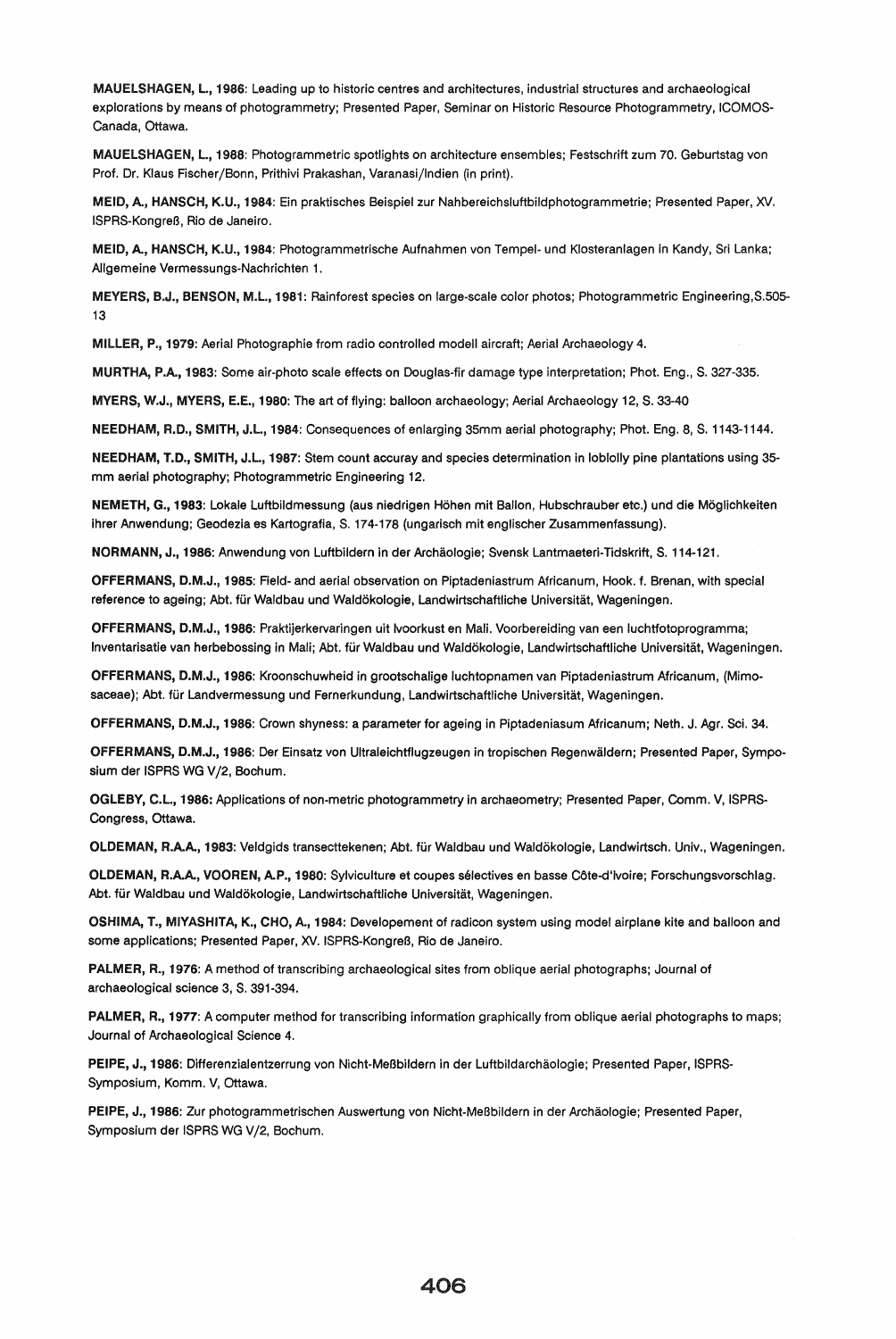PLANCK, D., GENSHEIMER, R., 1983: Luftbildarchäologie in Baden-Württemberg; Archäologische Ausgrabungen in Baden-Wurttemberg 1982, Konrad Theiss Verlag, Stuttgart.

PRATT, T., 1983: Go, Fly a Kite; Photography 6, S. 24-25.

PRYOR, F., PALMER, R., 1980: Aerial photography and rescue archaeology, a case study; Aerial Archaeology 6.

PRZYBILLA, H .- J., WESTER-EBBINGHAUS, W., 1979: Bildflug mit ferngelenktem Kleinflugzeug; Bildmessung und Luftbildwesen 5, S. 137-142.

PRZYBILLA, H.-J., 1982: Navigationssysteme für den Einsatz in der Nahbereichsluftbildmessung; Internationales Archiv für Photogrammetrie, York, Band 24, Teil V/2, S. 397-404.

PRZVBILlA, H.J., BECKSCHAFER, M., 1982: Wirtschaftlichkeitsfragen in der Nahbereichsluftbildmessung; Internationales Archiv für Photogrammetrie, Komm. V, York.

RAPP, G., ASCHENBRENNER, S.E., 1918: Excavations in Southwest Greece, Vol. 1: Site, Environs and Techniques; University of Minesota-Press, Mineapolis.

READ, R.E., 1984: The aeroplane as a camera; Presented Paper, XV. ISPRS-Congress, Rio de Janeiro.

READ, R.E., 1981: SFAP for urban surveys in Indonesia; Presented Paper, Symposium of the Royal Photographic Society, London.

RHODY, B., 1977: A new versatile stereo-camera system for large - scale helicopter photography of forest resources in central Europe; Photogrammetria, S. 183-197.

RHODY, B., 1981: Ein VHF-Horning-System mit VHF-Sprechfunk für flächenrepräsentative Streifenbefliegung mit 70mm und 35mm Kameras von leichten Flugzeugen im Rahmen kombinierter Waldinventuren; Bildmess. und Luftbildwesen, S. 199- 203.

ROBERTS, A., HISCOCKS, P., 1981: A computer based camera control system; Photogrammetric Engineering, S. 53-57.

ROBERTS, A., GRISWORLD, L., 1986: Practical photogrammetry from 35mm aerial photography; Phot. Eng., S. 501-508.

ROBINSON, G.P.G., 1982: A helium balloon system for low altitude non-metric vertical photography; Internationales Archiv für Photogrammetrie, York, Band 24, Teil V/2, S. 412-421.

ROSS, H., BALDWIN, R., 1987: A data acquisition system for SFAP; Presented Paper, Symposium of the Royal Photographic Society, London.

SALZANO, D., TINACCI, G., 1987: Levés photogrammétriques et bases de données localisées des centres historiques de Venice et Rome; Société Francaise de Photogrammétrie et de Télédéction, Bulletin No. 107/3.

SARFATI, M., 1987: L'Abbaye de Saint-Victor à Marseille. Reconstitution et intégration dans le site; Société Francaise de Photogrammétrie et de Télédétection, Bulletin No. 107/3.

SCHLÜTER, D., 1977: Hubschrauber ferngelenkt; Neckar-Verlag, Villingen, 258 Seiten.

SCHLÜTER, D., 1982: Photo-Helicopter MK 1; Firmenprospekt, Hubschraubertechnik, 6052 Mülheim/Main.

SCHLÜTER, D., 1982: Ferngesteuerte Kleinflugzeuge und speziell Kleinhubschrauber für Nahbereichsluftaufnahmen; Internationales Archiv für Photogrammetrie, York, Band 24, Teil V/2, S. 433-442

SCHLÜTER, D., 1986: Ferngesteuerte Kleinflugzeuge und speziell Kleinhubschrauber für Nahbereichs-Luftaufnahmen; Presented Paper, Symposium der ISPRS WG V/2, Bochum.

SCHLÜTER, D., 1986: Funkferngesteuerte Kleinhubschrauber als Kameraträger, Entwicklungsstand 1986; Presented Paper, Symposium der ISPRS WG V/2, Bochum.

SCHÜRHOLZ, G., 1972: Aufhängung von Kleinbildkameras in Sportflugzeugen; Bildmessung und Luftbildwesen, S. 202.

SCOTT, W., 1968: Helicopter photography; Photogrammetric Engineering 9.

SCOLLAR, I., 1970: Einführung in neue Methoden der Archäologischen Prospektion; Kunst und Altertum am Rhein, Nr.22.

SCOLLAR, I., 1915: Transformation of extreme oblique aerial photographs to maps or plans by conventional means or by computer; Aerial Reconnaissance for Archaeology, Council for British Archaeology, Research Report Nr. 12.